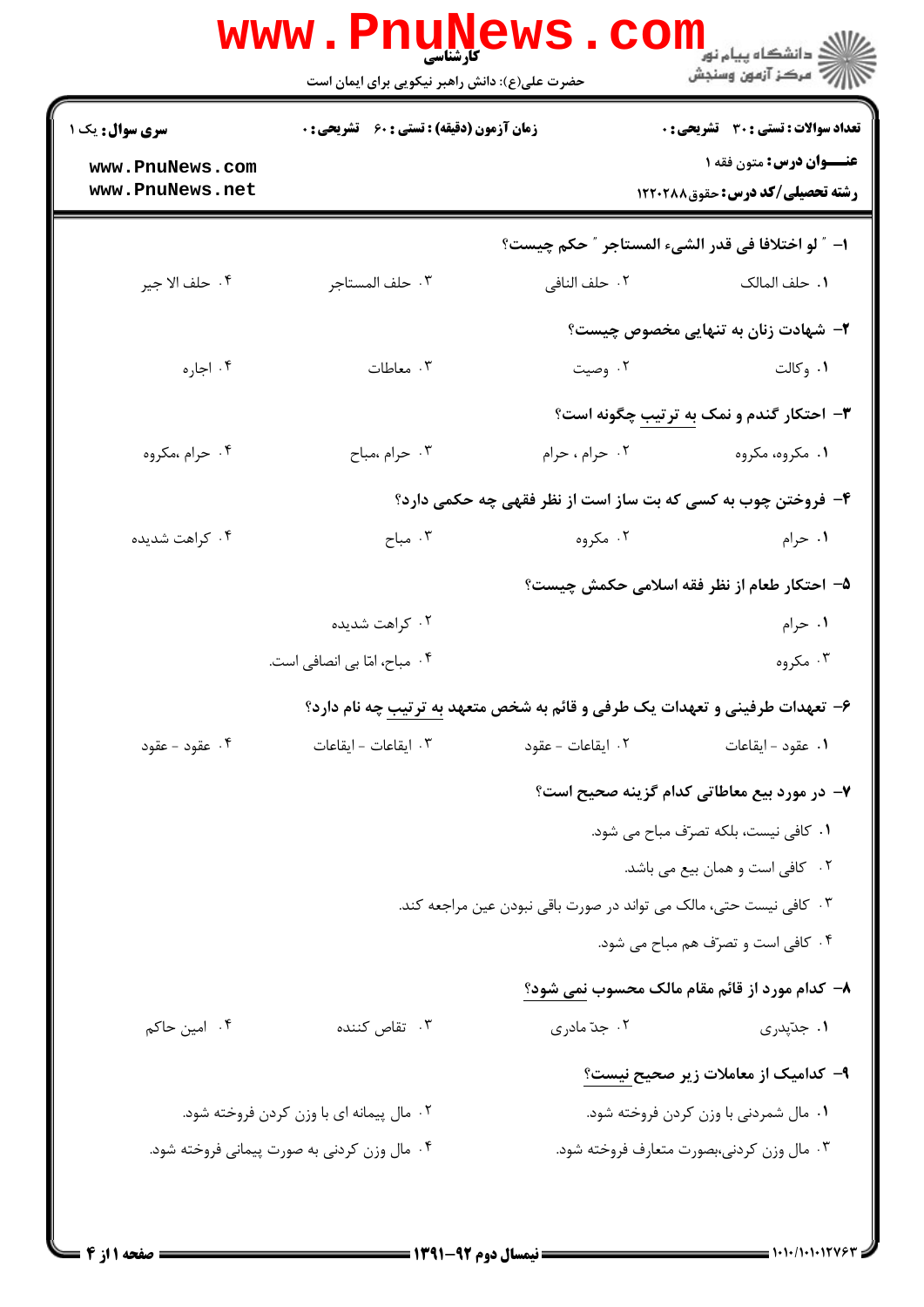|                                                                                                                 | <b>www.Pnune</b><br>حضرت علی(ع): دانش راهبر نیکویی برای ایمان است     |                                                            | ڪ دانشڪاه پيا <sub>م</sub> نور<br><mark>ر</mark> 7 مرڪز آزمون وسنڊش |  |  |
|-----------------------------------------------------------------------------------------------------------------|-----------------------------------------------------------------------|------------------------------------------------------------|---------------------------------------------------------------------|--|--|
| <b>سری سوال :</b> ۱ یک                                                                                          | <b>زمان آزمون (دقیقه) : تستی : 60 ٪ تشریحی : 0</b>                    |                                                            | <b>تعداد سوالات : تستی : 30 ٪ تشریحی : 0</b>                        |  |  |
| www.PnuNews.com                                                                                                 |                                                                       |                                                            | <b>عنــوان درس:</b> متون فقه ۱                                      |  |  |
| www.PnuNews.net                                                                                                 |                                                                       |                                                            | <b>رشته تحصیلی/کد درس:</b> حقوق ۱۲۲۰۲۸۸                             |  |  |
|                                                                                                                 |                                                                       |                                                            | ۱۰– کدام گزینه از آداب خرید است؟                                    |  |  |
|                                                                                                                 | ۰۲ تكبير گفتن فروشنده                                                 |                                                            | ۰۱ تکبیرگفتن مشتری و فروشنده                                        |  |  |
|                                                                                                                 | ۰۴ تکبیر و بیان شهادتین فروشنده                                       |                                                            | ۰۳ تکبیر و بیان شهادتین مشتری                                       |  |  |
|                                                                                                                 |                                                                       |                                                            | 11- احتكار كدام مكروه نيست؟                                         |  |  |
| ۰۴ نمک                                                                                                          | ۰۳ روغن                                                               | ۰۲ برنج                                                    | ۱. خرما                                                             |  |  |
| ۱۲– اگر پیش از قبض توسط مشتری عیبی درحیوان و در زمان خیار در غیرحیوان حادث شود به ترتیب حکمش چگونه<br>خواهدبود؟ |                                                                       |                                                            |                                                                     |  |  |
| ۰۱ مشتری می تواند فسخ کند یا ارش بگیرد- فقط می تواند ارش بگیرد.                                                 |                                                                       |                                                            |                                                                     |  |  |
| ۰۲ مشتری می تواند فقط ارش بگیرد- می تواند فسخ کند یا ارش بگیرد.                                                 |                                                                       |                                                            |                                                                     |  |  |
|                                                                                                                 | ۰۳ مشتری فقط می تواند ارش بگیرد- می تواند فقط ارش بگیرد.              |                                                            |                                                                     |  |  |
|                                                                                                                 | ۰۴ مشتری می تواند فسخ کندیا ارش بگیرد- می تواند فسخ کند یا ارش بگیرد. |                                                            |                                                                     |  |  |
|                                                                                                                 | ۱۳- حکم فقهی خرید و فروش سبزیجات بعد از بسته شدن آنها چگونه است؟      |                                                            |                                                                     |  |  |
|                                                                                                                 | ۰۲ در بیش از یک چین جایز نیست.                                        |                                                            | ۰۱ فقط در یک چین جایز است.                                          |  |  |
|                                                                                                                 | ۰۴ باید به عرف مراجعه شود.                                            |                                                            | ۰۳ در یک و یا چندین چین جایز است.                                   |  |  |
|                                                                                                                 |                                                                       |                                                            | <b>۱۴</b> - بیع مزاینه یعنی چه؟                                     |  |  |
|                                                                                                                 |                                                                       | ۱. فروختن خرمای روی درخت (که هنوز چیده نشده) به خرمای دیگر |                                                                     |  |  |
|                                                                                                                 | ۰۲ فروختن خوشه در مقابل دانه ای از آن خوشه یا غیرآن                   |                                                            |                                                                     |  |  |
|                                                                                                                 | ۰۳ فروختن خرمای درختی که درخانه یا باغ دیگری باشد.                    |                                                            |                                                                     |  |  |
|                                                                                                                 |                                                                       |                                                            | ۰۴ فروختن سبزيجات به سبزيجات ديگر                                   |  |  |
|                                                                                                                 |                                                                       |                                                            | ۱۵– طبق نظر شهید اوّل بیع سلف کدامیک از گزینه های زیر جایز نیست؟    |  |  |
|                                                                                                                 | ۰۲ چربی                                                               |                                                            | ۰۱ سبزیجات                                                          |  |  |
|                                                                                                                 | ۰۴ گوسفند حامله یا دارای فرزند                                        |                                                            | ۰۳ عطر                                                              |  |  |
|                                                                                                                 |                                                                       |                                                            | ۱۶- بیعی که در آن فروشنده قیمت خرید را اعلام نمی کند چه می نامند؟   |  |  |
| ۰۴ تولیه                                                                                                        | ۰۳ مواضعه                                                             | ۰۲ مرابحه                                                  | ۰۱ مساومه                                                           |  |  |
|                                                                                                                 |                                                                       |                                                            |                                                                     |  |  |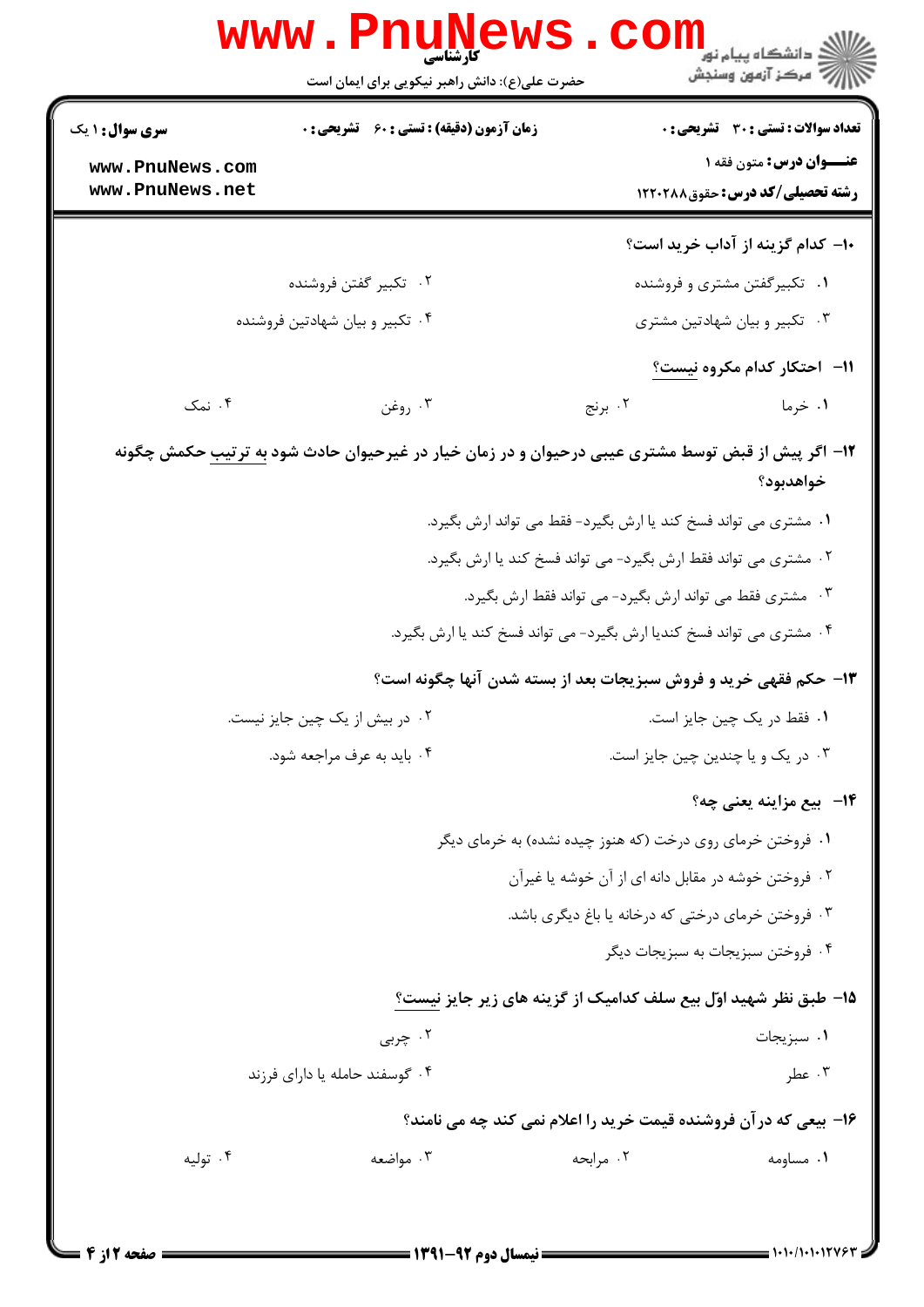|                                                      | حضرت علی(ع): دانش راهبر نیکویی برای ایمان است                                                         |                                                              | د دانشگاه پيام نور<br>(دانشگاه پيام نور<br>√ مرکز آزمون وسنجش |
|------------------------------------------------------|-------------------------------------------------------------------------------------------------------|--------------------------------------------------------------|---------------------------------------------------------------|
| سری سوال: ۱ یک                                       | <b>زمان آزمون (دقیقه) : تستی : 60 گشریحی : 0</b>                                                      |                                                              | <b>تعداد سوالات : تستی : 30 ٪ تشریحی : 0</b>                  |
| www.PnuNews.com                                      |                                                                                                       |                                                              | <b>عنــوان درس:</b> متون فقه ۱                                |
| www.PnuNews.net                                      |                                                                                                       |                                                              | <b>رشته تحصیلی/کد درس:</b> حقوق ۱۲۲۰۲۸۸                       |
|                                                      |                                                                                                       |                                                              | <b>۱۷- درکدامیک ازگزینه های زیرحکم ربا جاری می شود؟</b>       |
|                                                      | ۰۲ بین مادر و فرزند                                                                                   |                                                              | ۰۱ بین پدر و فرزند                                            |
| ۰۴ بین مسلمان و کافر حربی (اگر مسلمان زیادی رابگیرد) |                                                                                                       |                                                              | ۰۳ بین زن و شوهر                                              |
|                                                      |                                                                                                       |                                                              | ۱۸– در کدامیک از گزینه های زیرخیار مجلس ندارد؟                |
|                                                      |                                                                                                       |                                                              | ٠١ در بيع صرف بعد از حصول قبض                                 |
|                                                      |                                                                                                       | ۰۲ در عقد بیعی که میان مشتری و بایع دیوار حایل باشد.         |                                                               |
|                                                      |                                                                                                       | ۰۳ ترک مجلس مشتری و بایع در حالیکه یکدیگر را همراهی می کنند. |                                                               |
|                                                      |                                                                                                       |                                                              | ۰۴ کسی که به صورت فضولی عقدی را منعقد می کند.                 |
|                                                      |                                                                                                       | ۱۹– تلف شدن مبیع در خیار تأخیر از سه روز بر عهده کیست؟       |                                                               |
|                                                      |                                                                                                       | ٠١ فقط اگر تلف در داخل سه روز باشد برعهده بايع است.          |                                                               |
|                                                      |                                                                                                       | ۰۲ فقط اگرتلف در خارج از سه روز باشد برعهده مشتری است.       |                                                               |
|                                                      |                                                                                                       | ۰۳ فقط اگر تلف در خارج از سه روز باشد برعهده بایع است.       |                                                               |
|                                                      |                                                                                                       |                                                              | ۰۴ مطلقا برعهده بايع است.                                     |
|                                                      |                                                                                                       |                                                              | <b>۰۲</b> - دلیل مخصوصی برای خیار غبن در فقه چیست؟            |
| ۰۴ نهي از تلقي رکبان                                 | ۰۳ عقل                                                                                                |                                                              | ۰۱ روایات و ایات مسلسل ۲۰ اجماع                               |
|                                                      |                                                                                                       |                                                              | <b>٢١</b> - آداب کسب و تجارت چند مورد است ؟                   |
| ۰۴ بیست و چهار                                       | ۰۳ بیست و سه                                                                                          | ۰۲ چهارده                                                    | ۰۱ سیزده                                                      |
|                                                      | ٢٢- تصرّف درمبيع معيوب يا حادث شدن عيب در آن بعد از قبض، به ترتيب موجب چه حكمي مي شود؟                |                                                              |                                                               |
|                                                      |                                                                                                       | ١. سقوط حق ردّ مبيع، اما حق گرفتن ارش باقي مي ماند.          |                                                               |
|                                                      |                                                                                                       | ۰۲ عدم سقوط حق رد مبیع و حق گرفتن ارش باقی می ماند.          |                                                               |
|                                                      |                                                                                                       | ۰۳ سقوط حق رد مبیع و حق گرفتن ارش باقی نمی ماند.             |                                                               |
|                                                      |                                                                                                       | ۰۴ عدم سقوط حق رد مبیع و حق گرفتن ارش باقی نمی ماند.         |                                                               |
|                                                      | ۲۳- جمع کردن شیر در پستان گوسفند و گاو و شتر که بعد از سه روز آزمایش و دوشیدن معلوم می شود نامش چیست؟ |                                                              |                                                               |
| ۰۴ تصریه                                             | ۰۳ غرر                                                                                                | ۰۲ تدلیس                                                     | ۰۱ غش                                                         |

 $: 1.1.11.11795$